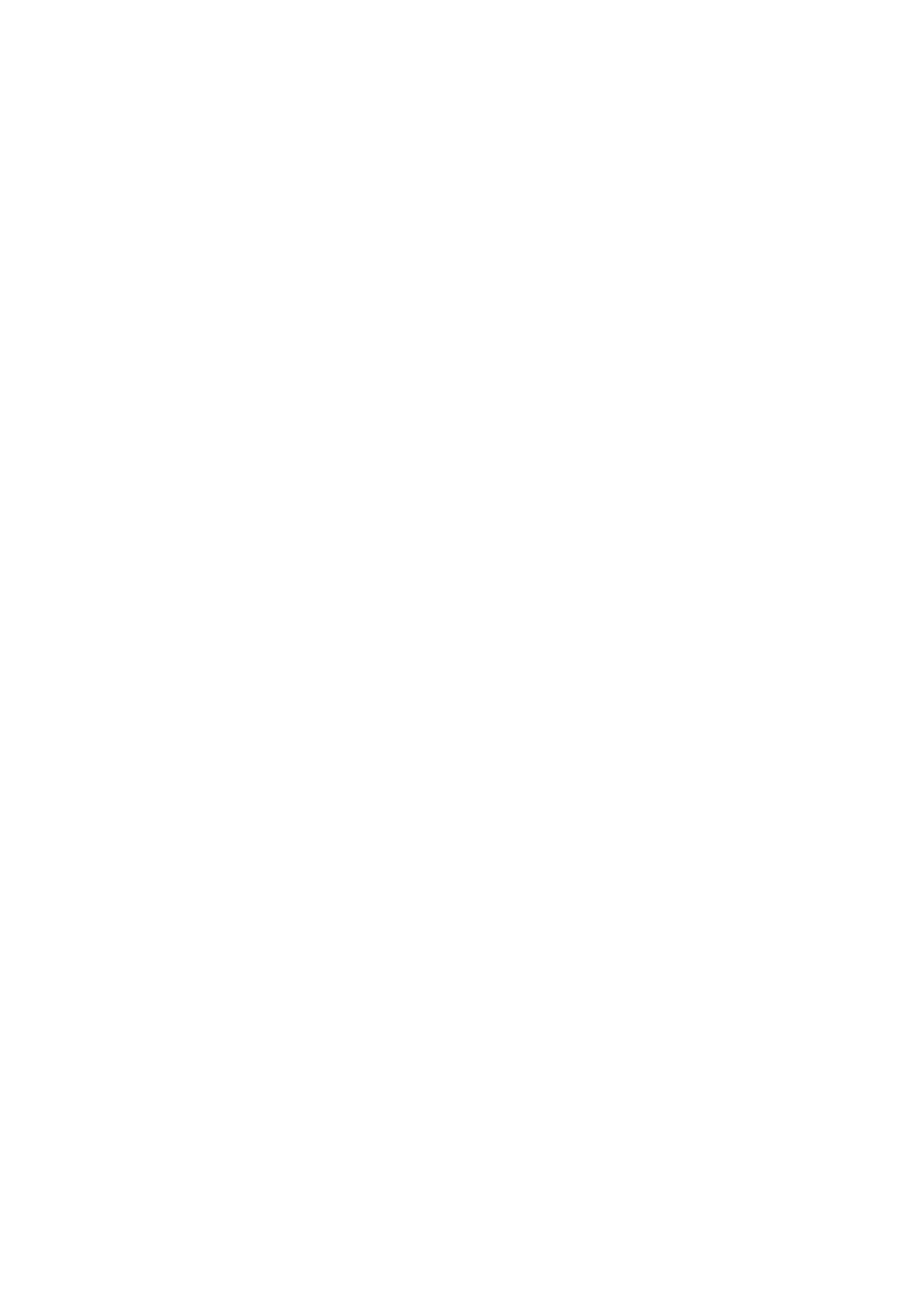

### **CORPORATE DISCLOSURE POLICY AND PROCEDURES**

#### **1. Objectives**

- a) to raise awareness and provide guidance on the Company's disclosure policy and procedures;
- b) to provide guidelines and polices in disseminating corporate information to, and in dealing with shareholders, stakeholders, analysts, media, regulators and the investing public to ensure equal access to material information;
- c) to ensure compliance with all applicable legal and regulatory requirements and to promote accountability in relation to disclosure of material information;
- d) to ensure timely disclosure of material information and to promote transparency; and
- e) to build good investor relations with the investing public that inspires trust and confidence.

No disclosure of the announcement/document shall be made on an individual or selective basis to analysts, shareholders, journalists and/or other persons unless such information/document has been announced or released to Bursa Malaysia Securities Berhad ("Bursa Securities").

#### **2. Application**

This Corporate Disclosure Policy and Procedures applies to the Board of Directors, management, officers and employees of the Company and its subsidiaries.

#### **3. Authorisation**

#### **3.1 Spokesperson**

The authorized spokespersons for the Company are as follows:

- i) Chairman of the Board of Directors;
- ii) Group Managing Director;
- iii) Director, Strategy and Planning;
- iv) Head of Investor Relation and/or Corporate Communication; and
- v) any other officers as may be authorized by the Chairman or the Group Managing Director.

Employees other than the authorized spokespersons shall not respond to inquiries from the investment community or media unless authorized to do so by the authorized spokespersons. All such queries should be referred to the authorized spokesperson.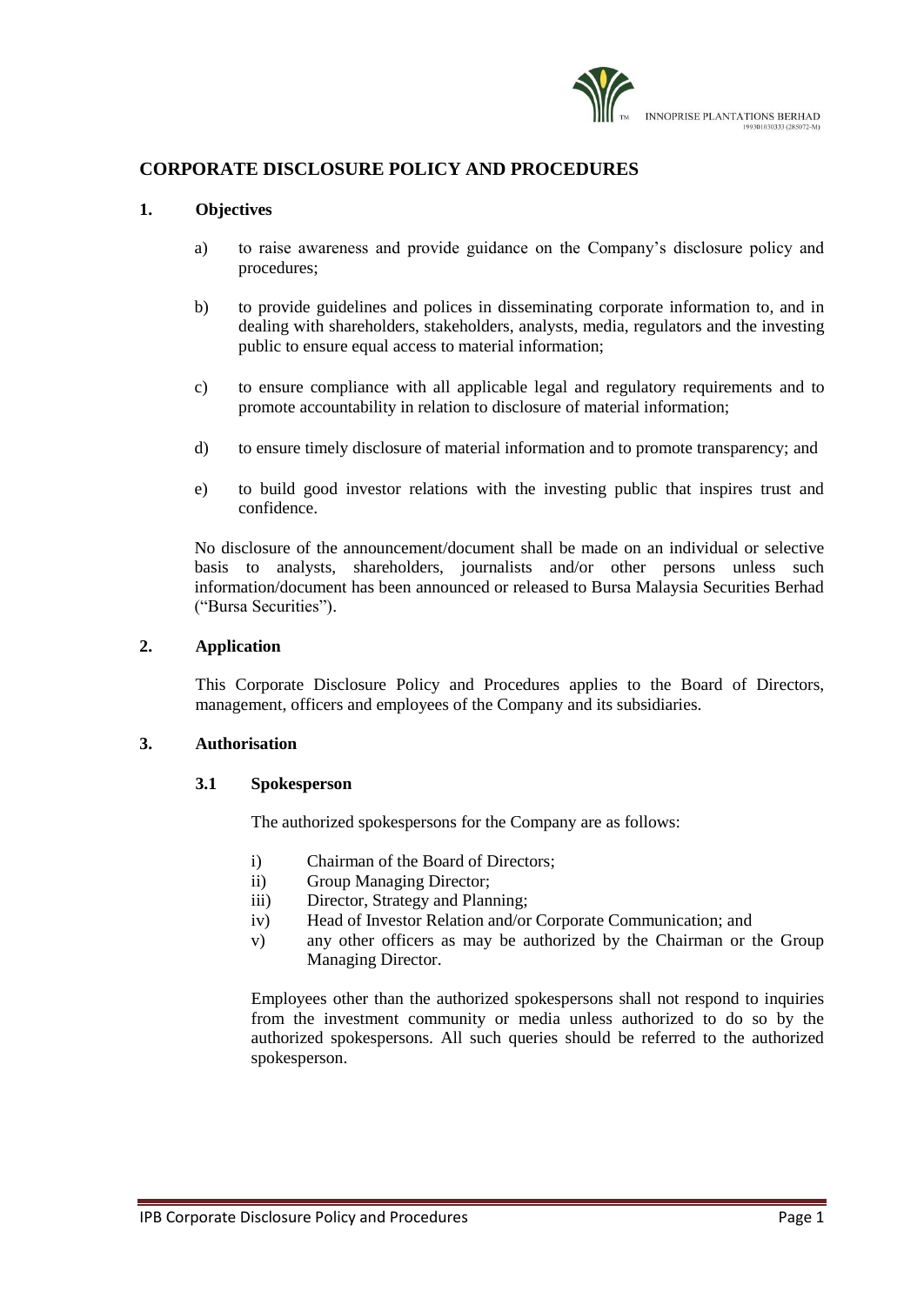

#### **3.2 Announcement to Bursa Securities**

All announcements must be approved by at least one Director of the Company before release to Bursa Securities by the Company Secretarial Department or appointed merchant bank (as the case may be) via Bursa-Link. The authorization form is set out in Appendix I.

#### **4. Immediate Disclosure**

#### **4.1 Overview**

Bursa Securities Main Market Listing Requirements ("Listing Requirements") imposes the following key continuing disclosure requirements relating to the Company, its subsidiaries or it major associates (contributes more than 70% of the Group's profit before tax or total assets employed):

- i) announce immediately any material information;
- ii) announce immediately the occurrence of events prescribed under the Listing Requirements (Chapter 9, Paragraph 9.19); and
- iii) announce immediately transactions which trigger the prescribed materiality threshold (Chapter 10).

In addition, the Company is required to announce on a periodic basis, its interim financial reports and submit its annual reports and annual audited financial statements within the timeframe prescribed under the Listing Requirements.

#### **4.2 Material Information**

- 4.2.1 Under Paragraph 9.03 of the Listing Requirements, an information is considered material if it is reasonably expected to have a material effect on the –
	- price, value or market activity of the Company's securities; and
	- investor's decision in determining his choice of action.
- 4.2.2 In making the assessment of whether an event or information is material for the purpose of announcement, it is important for the Company to take into account the following factors:
	- the anticipated impact of the information on the Company's entire scope of activities;
	- the anticipated impact of the information on the Company's financial position or performance; or
	- the relevance of the information on the factors that determine the price of the Company's securities.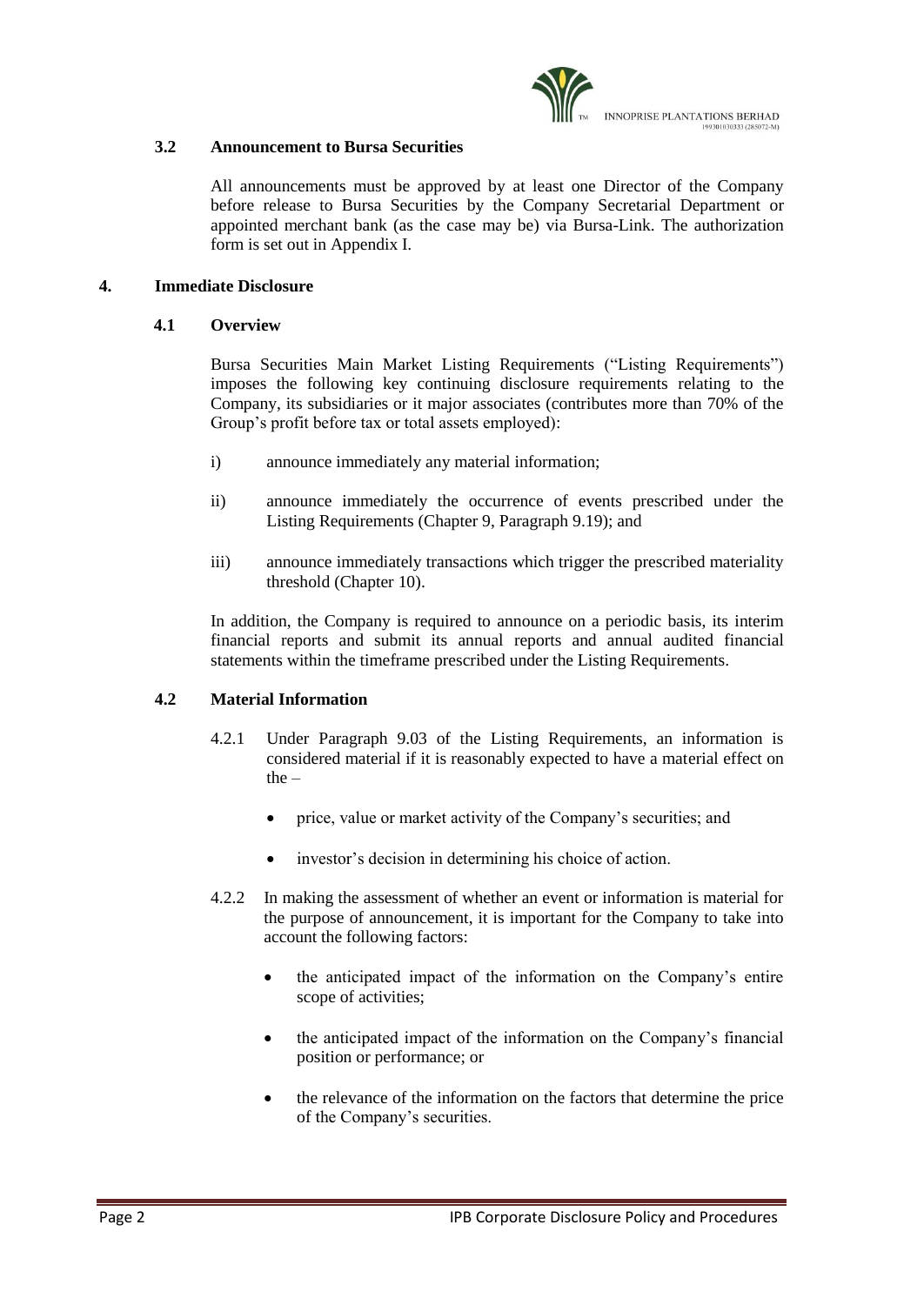

in addition to whether the circumstance or event is measurable and trigger the materiality thresholds in the percentage ratio calculation method set out in the Listing Requirements.

#### **5. Procedures for Disclosure**

- i) The Company may request Bursa Securities for a suspension in trading of the Company's securities if the Chairman of the Board or the Group Managing Director believes that it would assist in having the news or material information better understood and widely disseminated.
- ii) The Head of Finance, Legal and other relevant departments or business units have the duty to review and verify the accuracy of all financial data and information contained in the announcement/document.
- iii) All announcements and submission of documents must be approved by at least one Director of the Company before release to Bursa Securities by the Company Secretarial Department or appointed merchant bank (as the case may be) via Bursa-Link.
- iv) The announcement/document may be released to the press and newswire services through Head of Investor Relation/Corporate Communications or any other officer as authorized by the Chairman of the Board or the Group Managing Director simultaneously with and/or after the announcement/submission of document has been made to Bursa Securities. In this regard, the Investor Relation/Corporate Communications Department or any other officer so authorized must liaise closely with the Company Secretarial Department on the timing of releasing such announcement/document.
- v) The announcement or document submitted to Bursa Securities will be made available and accessible on the Company's website.
- vi) After public dissemination, the announcement or news release will be monitored by the Investor Relation/Corporate Communications Department to ensure accurate media reporting and will take any corrective action, if necessary.

# **6. Withholding Confidential Information**

Under the following exceptional circumstances, the Company is allowed to withhold or delay disclosure of material information temporarily, provided that complete confidentiality is maintained.

- i) when disclosure would prejudice the ability of the Company to pursue its corporate objectives;
- ii) when the facts are in a state of flux; or
- iii) where the company or securities laws restrict such disclosure.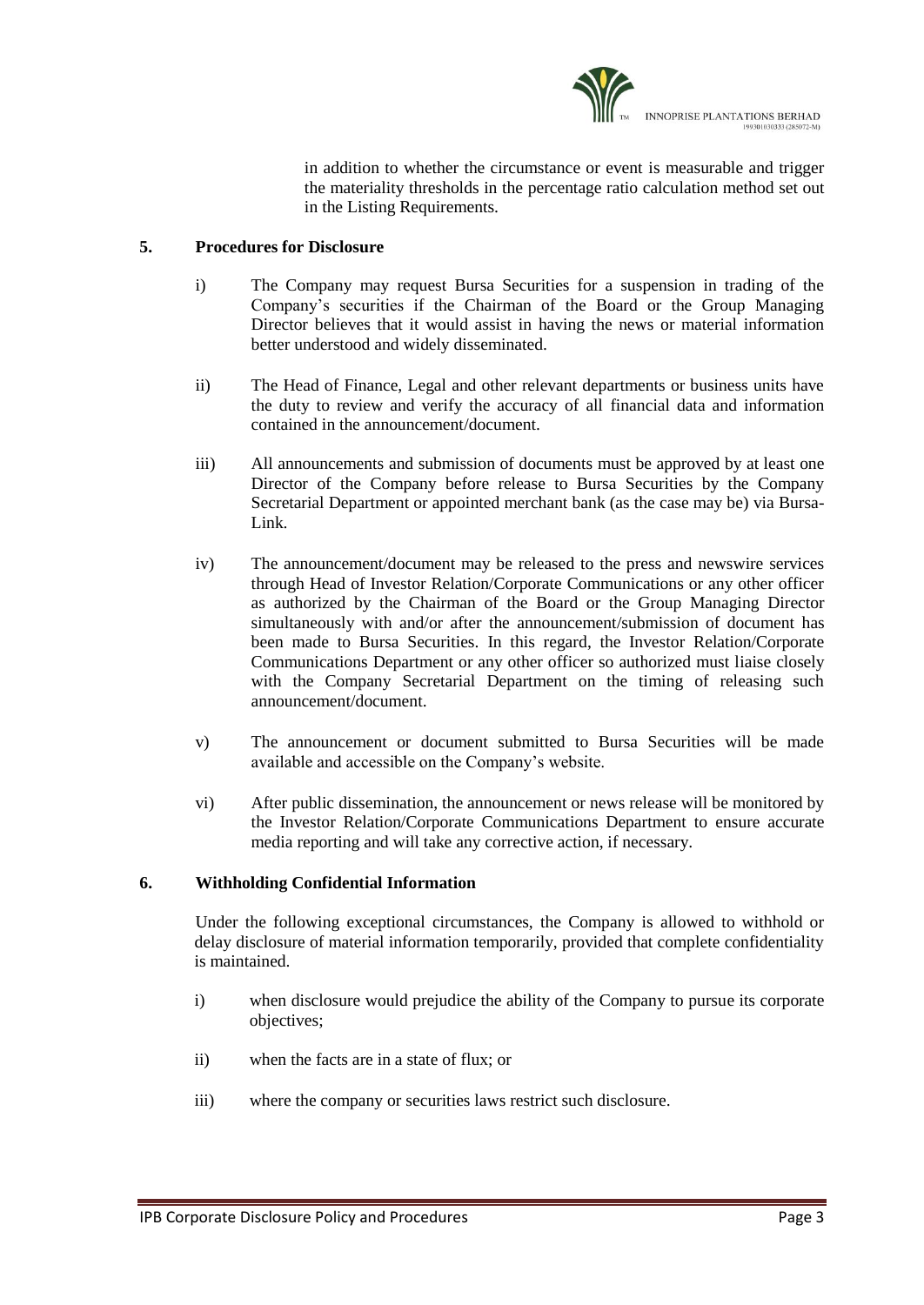Where material information is withheld, the Company must refrain from delaying disclosure for an unreasonable period of time since it is unlikely that confidentiality can be maintained beyond a short period of time.

If confidentiality of information is lost or cannot be maintained, the Company must immediately announce the information to Bursa Securities. Lost of confidentiality may be indicated by reference to information in analysts' reports, media reports, market rumours, leaks or unusual trading activity/price movement in the Company's securities.

# **7. Maintaining Confidentiality of Information**

The following precautions will be observed to keep the information completely confidential:

- i) Information will only be disclosed to the Board of Directors, officers, employees in the necessary course of business and on a need to know basis and code names shall be used, where necessary.
- ii) Recipients of such information are required to keep it confidential inside and outside the Company.
- iii) Documents and files containing confidential information must be kept in locked cabinets.
- iv) Keeping confidential information on protected drives and tightly controlling access through password protection.
- v) Installing password protection mechanisms for electronic equipment such as laptops and other storage media containing confidential information, and activating automatic locking system on these equipment after a stipulated period.

These above responsibilities and procedures shall also apply during the period of time when news releases involving material information are being developed, until the information has been released and disseminated to the investing public.

#### **8. Responding to Market Rumours, Reports and Unusual Market Activity**

- 8.1 Whenever the Company becomes aware of a rumour or report, the Company is required to consult with its Board of Directors, major shareholders and such other persons familiar with the matter, to ascertain whether:
	- i) the rumour or report contains undisclosed material information; and
	- ii) immediate disclosure to clarify, confirm or deny the rumour or report.
- 8.2 Where there is unusual trading activity or price movement, the Company is required to undertake due inquiry with the relevant persons such as its Directors,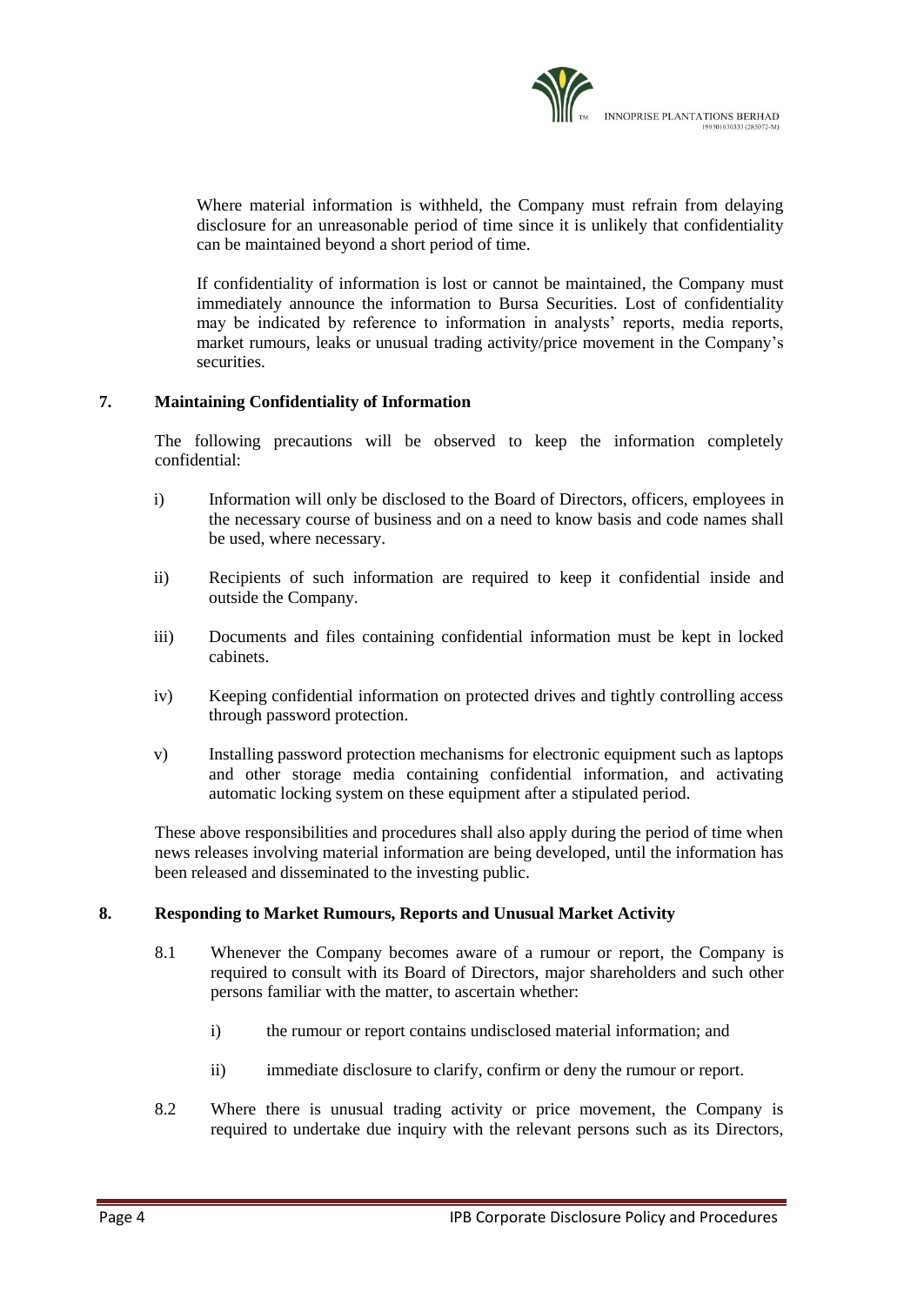

major shareholders and persons familiar with the affairs of the Company, to determine the cause; and issue a clarifying announcement.

#### **9. Communications with Financial Analysts, Media and Investors**

- i) The Company will provide only factual and non-speculative information during the briefing or interview.
- ii) The Company will not provide material information on an exclusive or selective basis and will not under any circumstances provide material information on an upcoming events or announcements before it is publicly released.
- iii) All briefing materials/information must be approved by the Chairman of the Board or the Group Managing Director before the actual briefing or interview.
- iv) The authorized spokespersons are permitted to participate in briefing sessions with financial analysts, media and investors on behalf of the Company.
- v) If material non-publish information is inadvertently disclosed at such briefing or interview, the Company shall take immediate action to achieve broad public dissemination of the information.
- vi) Unauthorised employees shall not discuss the Company's business and affairs with any financial analysts and investors at any time. However, if such discussion inadvertently occurs, the employee must immediately inform the Group Managing Director or any member of the Board on the nature and content of the discussion. The Group Managing Director/ such member of the Board will then determine whether any material non-publish information was disclosed and, if so, will take immediate action to achieve full public disclosure.

#### **10. Trading Restrictions**

- i) Anyone who has access to material information of the Company, its financial condition and its operations which have not been publicly disclosed, is regarded as an Insider.
- ii) An Insider must not buy or sell IPB shares until a reasonable time (generally one business day) after the information has been publicly disclosed. The Insider is prohibited to pass on that information to assist another person to deal in the Company's securities.
- iii) The relevant provisions of the Capital Markets and Services Act 2007 apply to all Insiders.
- iv) From time to time, the Company Secretary will advise the Directors and principal officers via email on the trading restrictions in the Company's securities in accordance with the provisions of the Listing Requirements.